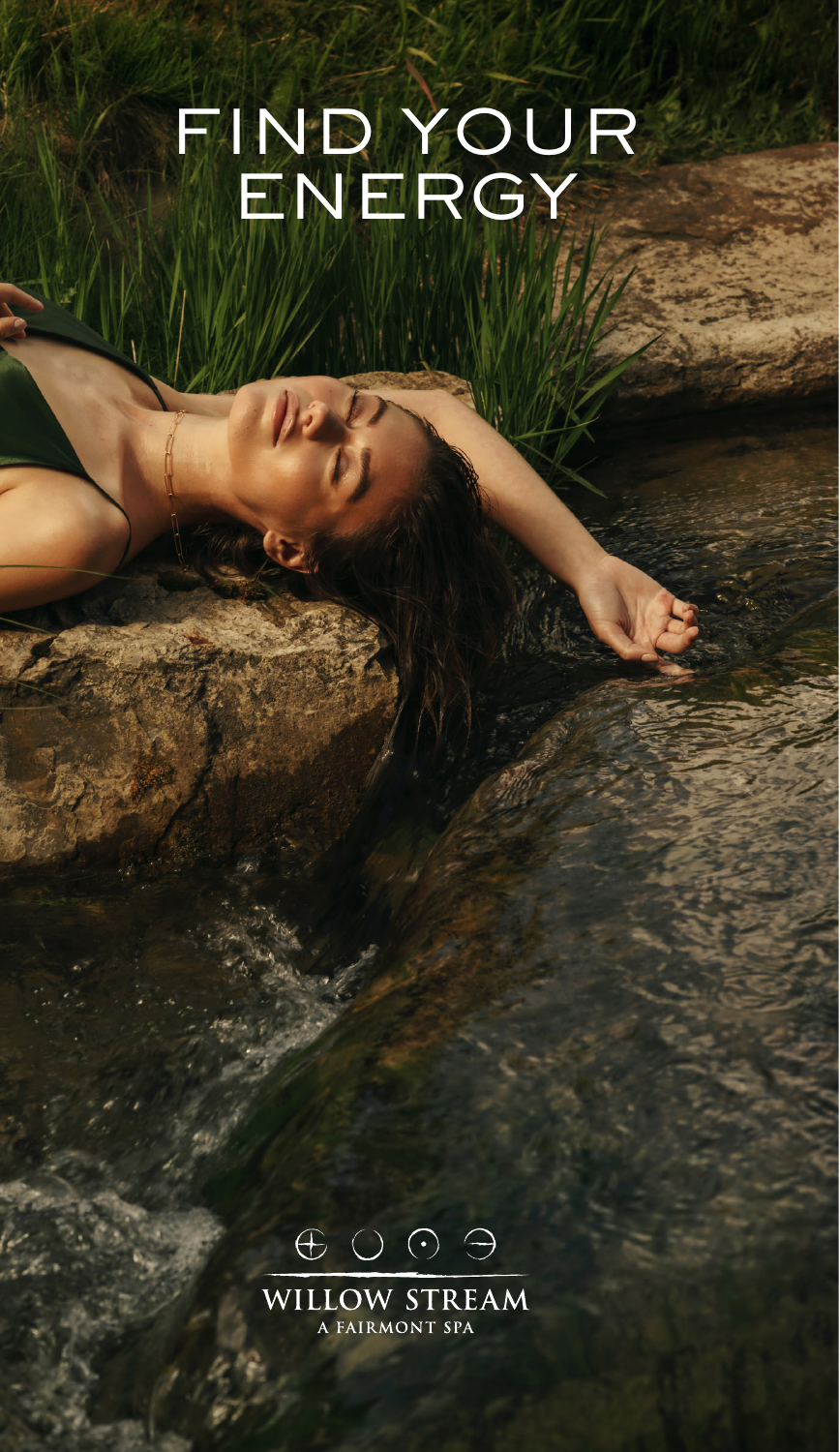# TREATMENT PRICE LIST

#### CUSTOMIZED MASSAGE EXPERIENCES PRICING

| Muscle Recovery Deep Tissue 60/90minutes      | \$239/\$319 |
|-----------------------------------------------|-------------|
|                                               |             |
| Stress Relief - Medium Pressure 60/90 minutes | \$229/\$309 |
| Alpine Aromatherapy Massage 60/90 minutes     | \$229/\$309 |
| Destination Rejuvenation 60/90 minutes        | \$229/\$309 |
| Mother-to-be Massage 60 minutes               | \$229       |
| Shiatsu 60/90 minutes                         | \$229/\$309 |
| Cupping Massage 60/90 minutes                 | \$239/\$319 |
| <b>FACIAL EXPERIENCES</b>                     |             |
| The Ultimate Facial 90 minutes                | \$299       |
| Trangwillow Face and Back 90 minutes          | \$299       |
| <b>Advanced-Correcting Facial 90 minutes</b>  | \$279       |
| Glacial Reflections Facial 90 minutes         | \$279       |
| Nature's True Indulgence 90 minutes           | \$309       |
| Sensitive Skin 60 minutes                     | \$219       |
| Brightening Luminescence Facial 60 minutes    | \$219       |
| Vitamin Boost Facial 60 minutes               | \$219       |
| Custom Cleanse 60 minutes                     | \$209       |
| Purifying Detox Facial 60 minutes             | \$219       |
| Tighten and Transform Facial 60/90 minutes    | \$229/\$309 |
| <b>EXPERIENCES FOR TWO</b>                    |             |
| Side-by-Side Couples Massage 60/90 minutes    | \$489/\$659 |
| Ultimate Ascent 120 minutes                   | \$799       |
| Majestic Blue 90 minutes                      | \$659       |
| Hip Honeymooners 60 minutes                   | \$469       |
| Mountain Memories 90 minutes                  | \$615       |
| <b>BODY EXPERIENCES</b>                       |             |
| Ultimate Ascent 120 minutes                   | \$389       |
| Rose Renewal 90 minutes                       | \$329       |
| Majestic Blue 90 minutes                      | \$319       |
| Redefining Body Wrap 90 minutes               | \$319       |
| Serenity Ritual 60 minutes                    | \$219       |

Rockies Rehydration 60 minutes **\$219** Seasonings Feet First 60 minutes **\$219** Wild About Rose Body Scrub 60 minutes \$219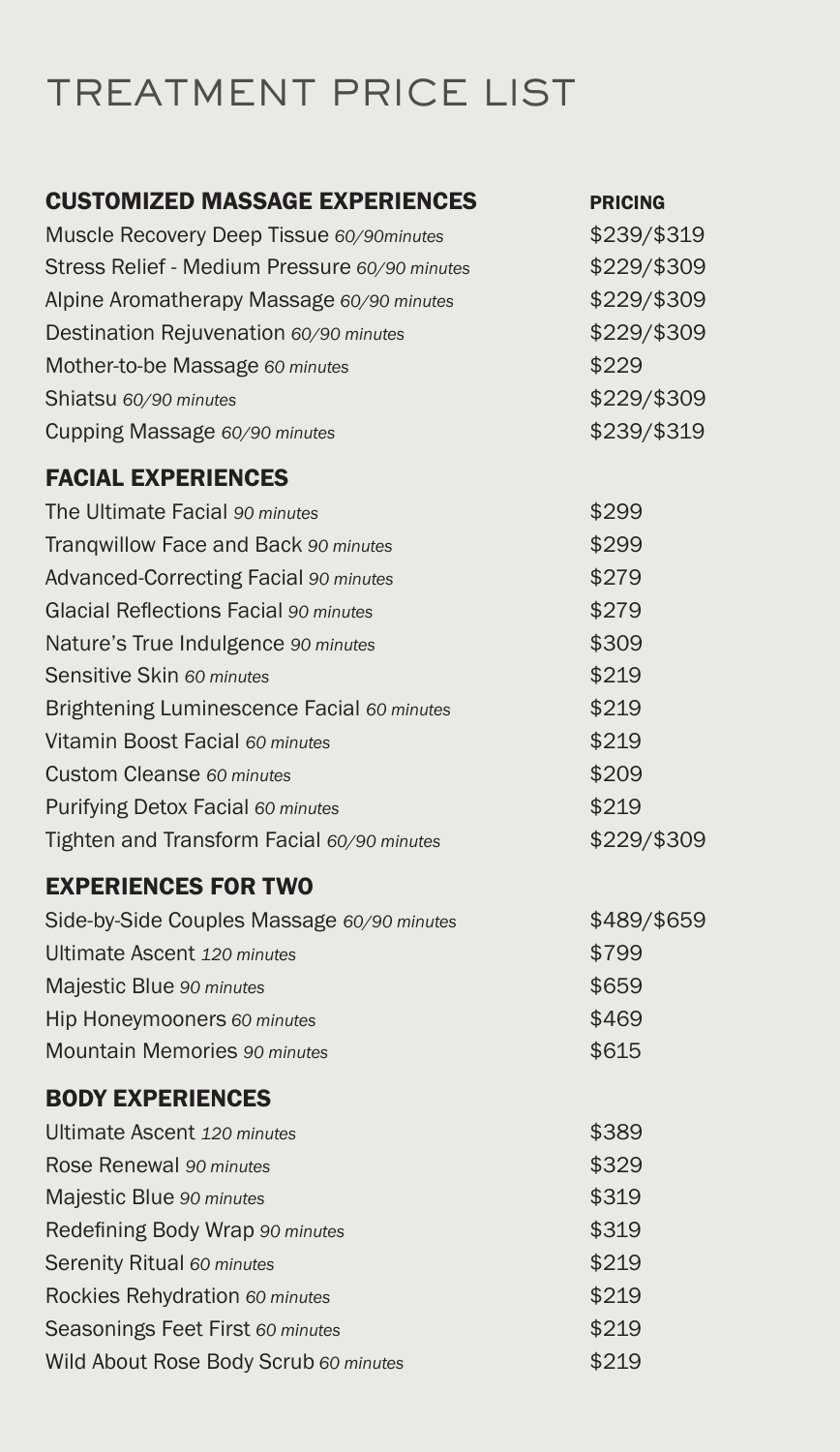#### "JUST FOR MEN" EXPERIENCES

| Gentlemen's Facial 60 minutes      | \$209 |
|------------------------------------|-------|
| Executive Hand Grooming 60 minutes | \$89  |
| Executive Foot Grooming 60 minutes | \$109 |

## SALON SERVICES

| <b>PRICING</b> |
|----------------|
| \$119          |
| \$109          |
| \$89           |
| \$109          |
|                |

*Shellac polish removal available and may be added to all manicure and pedicure for an additional \$20 (add 15 minutes)*

#### WOMEN'S HAIR SERVICES

| Cut & Highlights    | from                              | \$159 |
|---------------------|-----------------------------------|-------|
| Permanent/Texturing | from                              | \$119 |
| <b>Highlights</b>   | from                              | \$109 |
| All-Over Colour     | from                              | \$95  |
| Updo                | from                              | \$89  |
| Cut & Style         |                                   | \$65  |
| Shampoo & Set       | short from $$45/$ long from $$59$ |       |
| Shampoo & Blow Dry  | short from \$45 / long from \$59  |       |

#### BRIDAL SERVICES

| Hair Updo       | from | \$109 |
|-----------------|------|-------|
| Makeup          | from | \$99  |
| Hair Updo Trial | from | \$109 |
| Makeup Trial    | from | \$99  |

#### MEN'S HAIR SERVICES

| Cut & Highlights  | from | \$85 |
|-------------------|------|------|
| All Over Colour   | from | \$50 |
| Cut & Style       | from | \$40 |
| <b>Beard Trim</b> | from | \$15 |